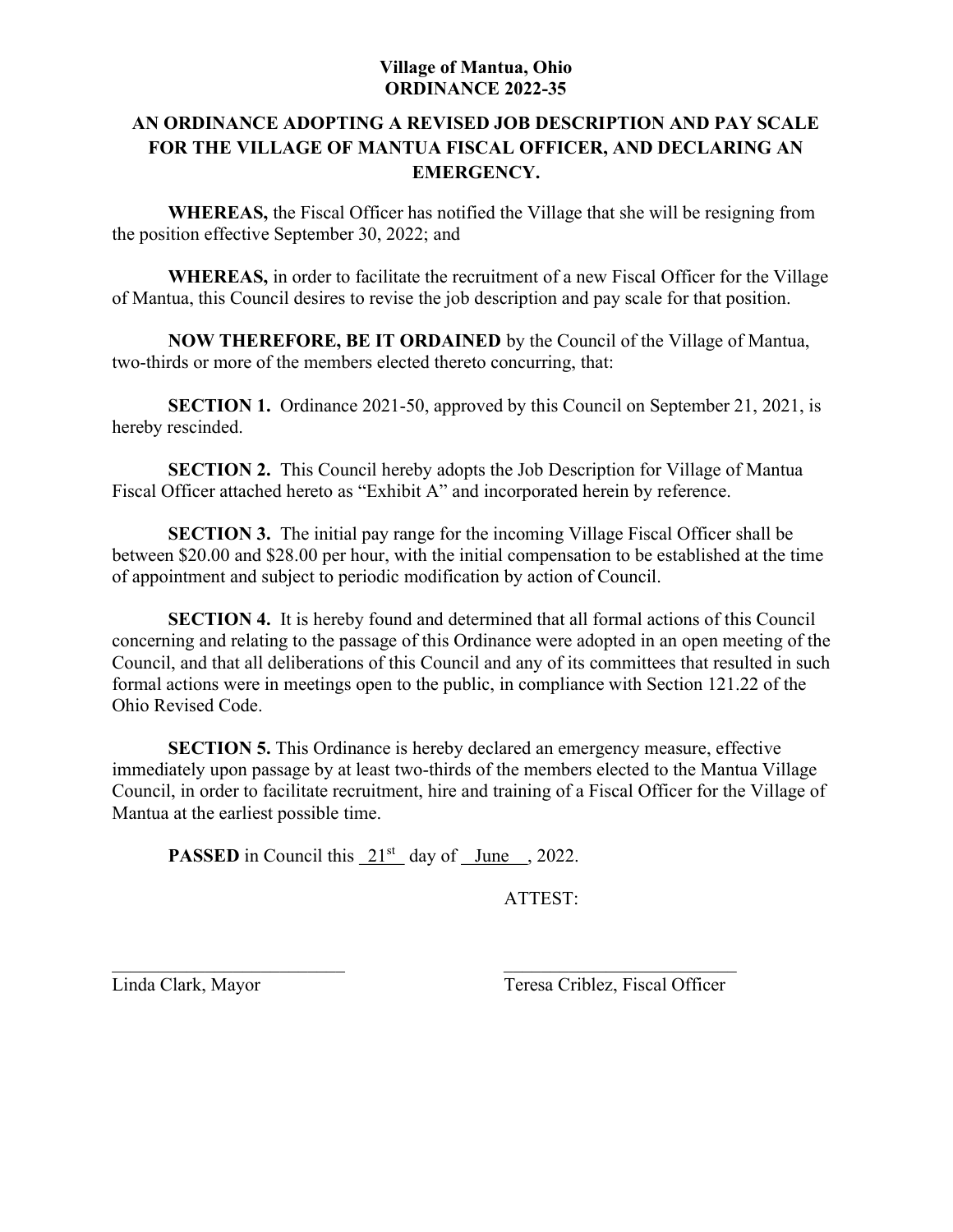I hereby certify the above Ordinance was posted at the five (5) public notice locations in the Village of Mantua, Ohio, on the \_\_\_\_\_ day of \_June , 2022.

Approved as to Legal Form:

Teresa Criblez, Fiscal Officer

Michele Stuck, Solicitor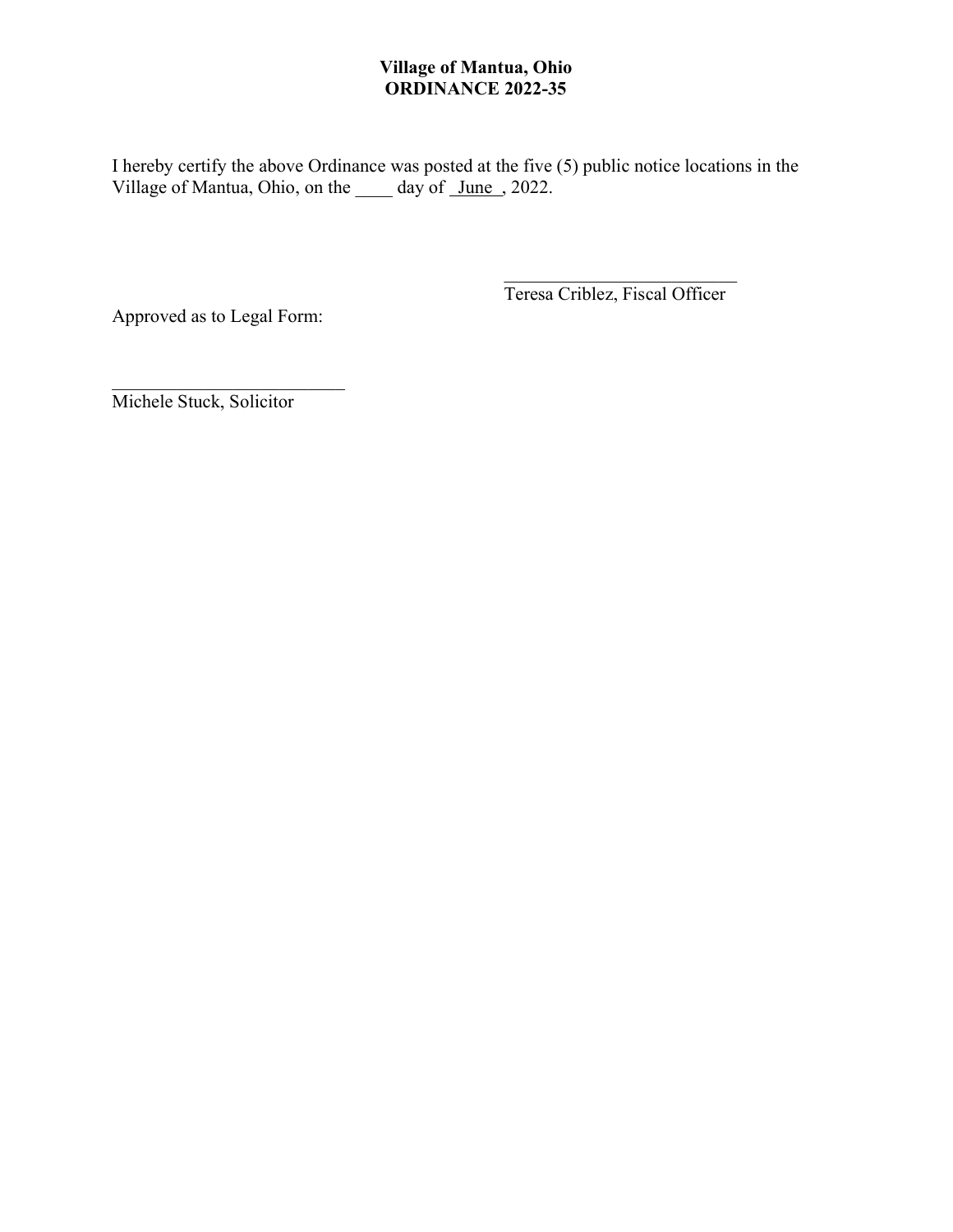### "Exhibit A"

## Job Description Fiscal Officer – Village of Mantua, Ohio

### Job Description:

1. The Fiscal Officer position is full time with hourly wage based upon qualifications and experience. The Fiscal Officer of the Village performs all the tasks required of the Clerk-Treasurer of an Ohio statutory Village. The Fiscal Officer will work under the supervision of the Mayor and will be responsible for day to day operations of the Village finances. The Fiscal Officer will have oversight responsibility as well as the ability to perform all financial functions relating to the governance of the Village of Mantua. These include receiving and depositing funds that are received by the Village; all payroll functions which includes preparing and signing all checks for payments and payrolls; maintaining personnel files; preparing and distributing monthly, quarterly and annual reports as required by law or any reports requested by Council or the Mayor; providing information to Council on future revenue and expenditures; supervising any personnel assigned to the Fiscal Officer; performing all tasks related to the Clerk of Council, including maintenance of records of proceedings, maintenance of all Ordinances and Resolutions, and notifications of regular or special meetings and attendance at all Council and assigned Committee meetings. During the six month probationary period the Fiscal Officer will have regularly scheduled meetings with the Mayor, Council President and Village Administrator (or their delegate) and each will provide feedback on job performance.

### Skills Desired:

- 1. Associates Degree in accounting, business, finance, or related field or any equivalent combination of education and work experience which indicate possession of the skills, knowledge and abilities to perform the duties of Chief Fiscal Officer;
- 2. Familiarity with computerized municipal accounting systems such as Uniform Accounting Network (UAN);
- 3. Knowledge of municipal government structure and process;
- 4. Knowledge of fundamental accounting procedures;
- 5. Knowledge of budgetary process;
- 6. Experience in HR and benefits administration ;
- 7. Proficiency with Microsoft applications, Excel, Word, Outlook, PowerPoint and PDF Exchange Editor;
- 8. Strong interpersonal and communication skills;
- 9. Ability to lead;
- 10. Excellent organizational and time management skills;
- 11. Strong work ethic; ability to work independently and exercise sound judgment;
- 12. Ability to prepare and present technical reports and financial analyses using Excel data graphing;
- 13. Knowledge of Section 733.262 of the Ohio Revised Code;
- 14. Ability to communicate effectively in both written and oral forms;
- 15. Excellent customer service skills.